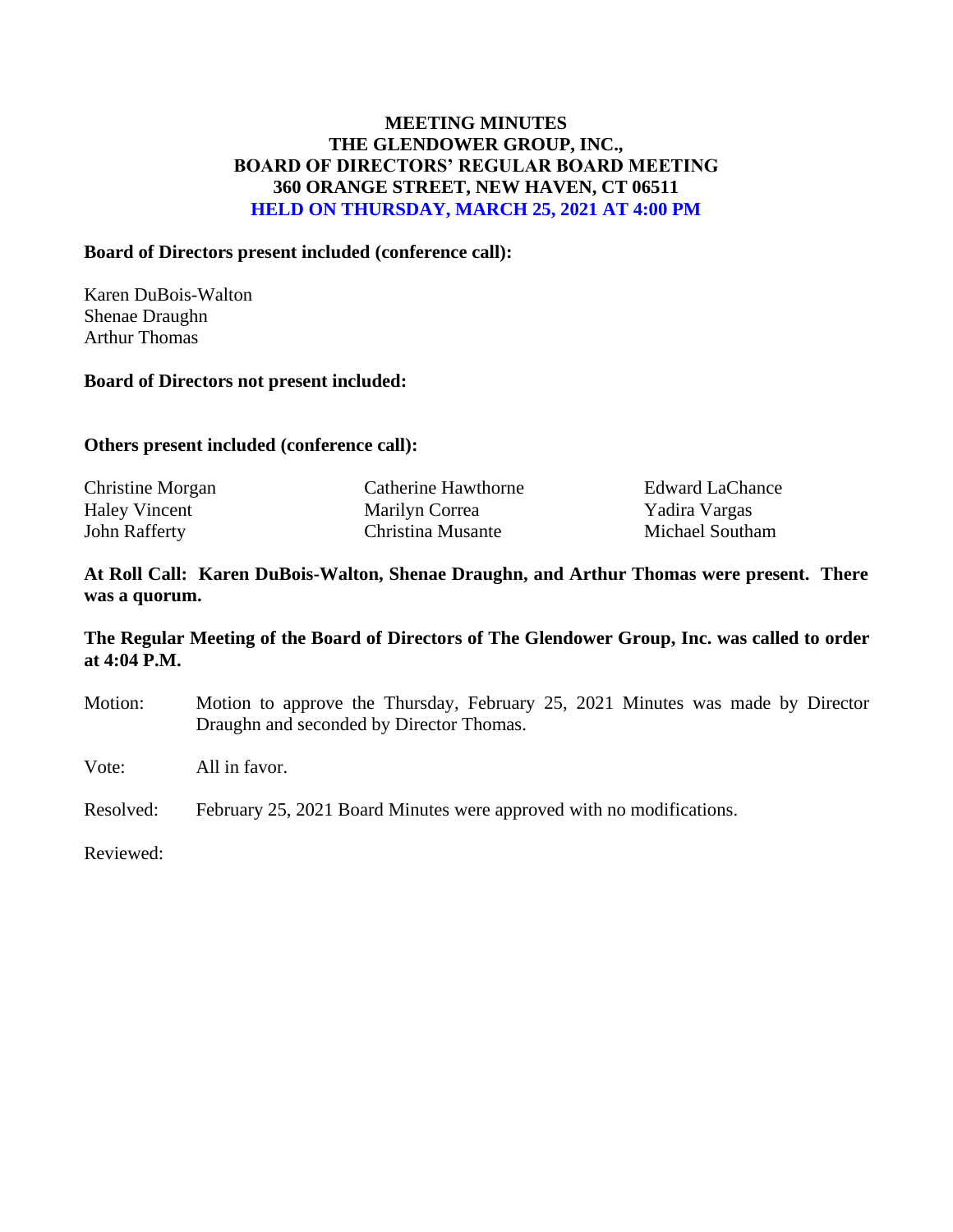#### **The Glendower Group, Inc.**

### **Resolution Number GG 03-06/21-R**

## **RESOLUTION RATIFYING AN AMENDMENT TO THE RAD GROUP II CM AT RISK CONTRACT FOR A TOTAL AMOUNT OF \$1,183,977.00 BRINGING THE TOTAL CONTRACT AMOUNT FROM \$9,839,769.00 TO \$11,023,746.00.**

**WHEREAS**, ECC via Resolution 03-35/17-R authorized Glendower, or an instrumentality of ECC or an affiliate thereof, to serve as developer for the conversion of 762 units of public housing to project based assistance under HUD's Rental Assistance Demonstration Program. To facilitate the conversion process, these 762 units were divided into five groups for the purpose of selecting Construction Managers at Risk ("CM $(QR)$ ") to conduct the necessary construction work; and

**WHEREAS**, The Glendower Group, Inc., used a two-step sealed bidding process in accordance with Section 6.14 of HUD Procurement Handbook to procure the CM@R. HUD permits the use of twostep or multi-step sealed bidding procedures where appropriate and if permitted by ECC's procurement policy. The two-step procedure is designed to obtain the benefits of sealed bidding by awarding a contract to the lowest responsive and responsible bidder. Simultaneously, this procedure is designed to obtain the benefits of the competitive proposals method through soliciting technical offers and conducting negotiations or discussions that evaluate and determine the acceptability of technical offers; and

**WHEREAS,** The Glendower Group received three technical proposals for Group IIA RAD projects consisting of Stanley Justice, Waverly, and Fulton Park: (1) Giordano; (2) Haynes; and (3) Tricon/O&G Joint Venture. These three proposals were evaluated by the Evaluation Committee in accordance with the Evaluation Criteria outlined in the RFP. The proposals were evaluated for acceptability and discussions were held. All three responses were found to be acceptable. The three respondents were asked to submit price proposals for the three projects based on the assumption that one entity would serve as the CM@R for three projects; and

**WHEREAS**, The Glendower Group, Inc., received price proposals from the three respondents. Haynes Construction provided the lowest responsible price proposal for combined price proposal for preconstruction service in the amount of \$50,000.00 and construction service Fee fourteen percent (14%). Giordano had the second lowest combined price proposal for preconstruction service in the amount of \$180,000.00 and construction service Fee fourteen percent (14%). Tricon/O&G Joint Venture submitted the highest combined price proposal for preconstruction service in the amount of \$421,121.000 and construction service fee of fourteen (14%); and

**WHEREAS**, resolution number GG 07-37/17-R authorized the selection of Giordano Contruction to serve as CM at Risk for the RAD Group II project. Glendower determined that Giordano was not debarred by HUD and was compliant with all other state or federal regulatory agencies having jurisdiction over this organization. For a total contract amount of \$180,000 pre-construction services out of a to-be-modified predevelopment loan agreement and a construction management fee of not to exceed fourteen percent (14%) of Cost of Work to be paid out of the project budget; and